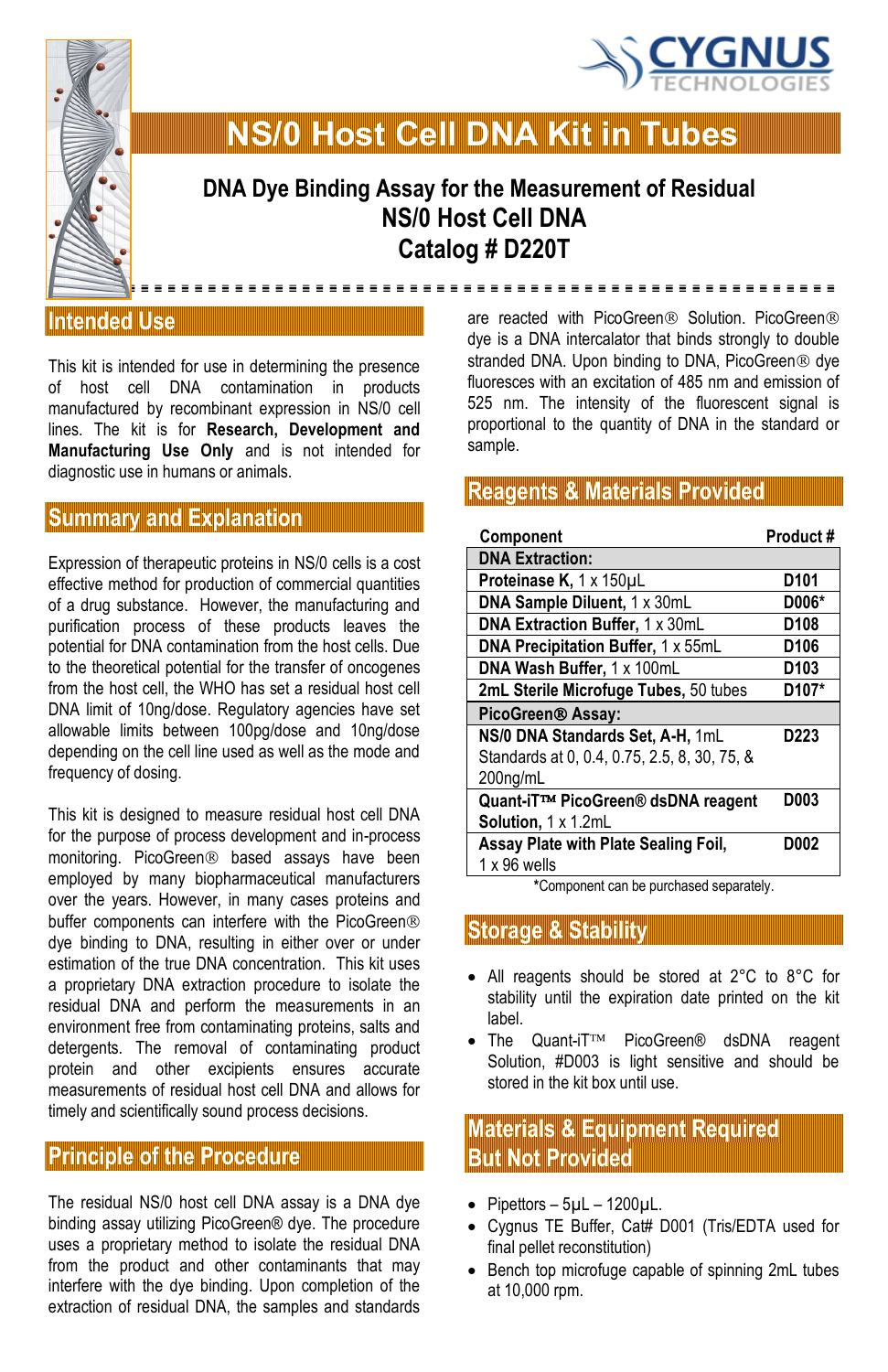- Dry heat block for use with tubes
- Vortex
- Spray bottle
- Absorbent wipes

## **Precautions**

- For Research, Development or Manufacturing use only.
- The PicoGreen<sup>®</sup> Solution is a DNA intercalating dye and should be handled with care. Protective clothing and equipment should be worn for the duration of this procedure.
- This kit should only be used by qualified technicians.

### **Preparation of Reagents**

Bring all reagents to room temperature prior to starting the extraction procedure.

# **Procedural Notes**

1. Protein in the sample is a known interference factor in DNA extraction methods. Use of the proprietary Cygnus Sample Diluent (Cat# D006) will generally allow for acceptable DNA recovery in up to 20mg/mL of protein.

2. The PicoGreen® Solution will bind to all double stranded DNA. It is important to keep the working area clean to avoid contamination by DNA in the environment. Thoroughly clean pipettes and the immediate working area prior to initiating the procedure. Remove anything from the area that is not required for the procedure.

3. The proteinase K digestion should be carried out at 60°C for most therapeutic proteins. Monoclonal antibodies generally perform well at 60°C. However, each laboratory may need to determine the optimum temperature for non-IgG drug products. Do not exceed 60°C as this may cause the protein to precipitate from solution.

4. The standards should not be Proteinase K digested or subjected to the heat treatment step. Start the standards extraction at the addition of the Extraction Buffer. (See Step 6 of the Assay Protocol.)

5. Always make sure the centrifuge is balanced to ensure proper assay performance. An improperly balanced centrifuge can result in loose pellets, which can adversely affect recovery and assay precision.

**6. Cygnus Technologies has determined that various brands of paper towels have different levels of lint and dust. Even towels and wipes that claim to be lint-free can affect results. To keep lint and dust down, we suggest gently misting the towels with** 

**either TE (10mM Tris, 1 mM EDTA) or distilled water with a standard spray bottle prior to tapping out the tubes or plate.** 

#### **Limitations**

Two DNA Extraction kits and protocols are available. The DNA Extraction in this kit is performed in 2mL microfuge tubes. If you have the ability to spin deep well plates at 3,200 x g and would prefer to perform the extraction in a plate, please order Cygnus Catalog #D220W, NS/0 Host Cell DNA Kit in 96 Well Plate.

#### **Quality Control**

- Precision on triplicate samples should yield average % coefficients of variation of less than 15% for samples in the range of 500pg/mL to 150ng/mL. CVs for samples above or below this range may be greater than 15%.
- It is recommended that each laboratory assay appropriate quality control samples in each run to insure that all reagents and procedures are correct.

### **Reagent Preparation Prior to Assay**

#### 1. **Preparation of Proteinase K reagent:**

- Proteinase K must be diluted fresh for each assay run.
- Prepare only the amount of 1:10 diluted Proteinase K required for that run. For example, if the assay requires 25 tubes, add  $75\mu$ L of Proteinase K to 675µL of TE Buffer, Cat# D001 or other qualified TE buffer.

#### 2. **Preparation of PicoGreen Solution:**

- PicoGreen<sup>®</sup> Solution must be diluted fresh before each assay run.
- Prepare only the amount of 1:25 diluted PicoGreen<sup>®</sup> required for that run. For example, if the assay requires 25 tubes, add  $600\mu L$  of PicoGreen $\circledR$  to 14.4 mL of pre-warmed to 37 $\circ$ C. TE Buffer Cat# D001 or other qualified TE buffer.
- Mix by gently vortexing for 5 seconds.

# **Calculation of Results**

The standards may be used to construct a standard curve with values reported in ng/mL host cell DNA. This data reduction may be performed through computer methods using curve-fitting routines such as point-topoint, cubic spline, and 4 or 5 parameter logistic fit**. Do not use linear regression analysis to interpolate values for samples as this may lead to significant inaccuracies!**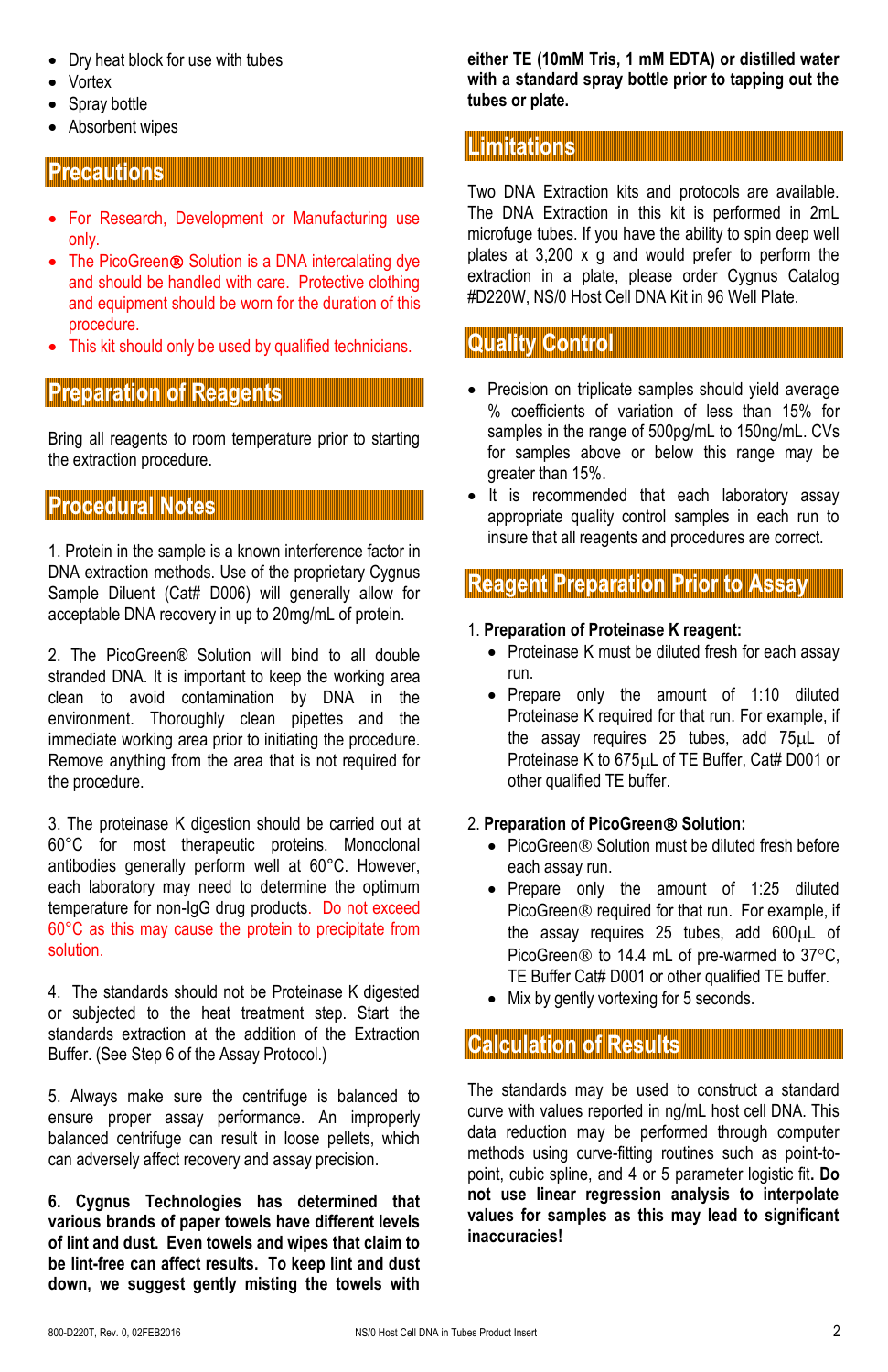#### **Assay Protocol**

- **1. Dilute all test samples to DNA concentrations within the analytical range of the assay and to < 20mg/mL total protein using Sample Diluent (Cat# D006). All samples should be diluted at least 1:2.**
- **2. Prepare 500µL of each sample and control in 2mL microfuge tube.**
- **3. Add 25µL of diluted Proteinase K to each tube.**
- **4. Incubate the samples and controls at 60°C for 30 minutes in a dry heat block.**
- **5. Centrifuge the tubes for 1 minute a 10,000 rpms to recover any condensation on the caps.**
- **6. Transfer 500µL of the provided DNA standards to 2 mL microfuge tubes during the sample incubation.**
- **7. Add 500µL of Extraction Buffer to standards, controls and samples. Vortex each tube for 5 seconds.**
- **8. Add 1mL of Precipitation Buffer to each tube. Vortex for 5 seconds. Incubate on the bench top for 5 minutes.**
- **9. Centrifuge the tubes at 10,000rpm for 10 minutes.**
- **10. Decant the supernatant and invert the tubes for 2-3 minutes on a lightly misted lint free wipe or paper towel. Tap the tubes on pre-misted lint free wipes or paper towels until free of all visible liquid.**
- **11. Add 1.5mL of DNA Wash Buffer to each tube. Vortex for 5 seconds (the pellet may stay attached to the side of the tube). Incubate on the bench top for 20 minutes.**
- **12. Centrifuge at 10,000rpm for 5 minutes.**
- **13. Decant the supernatant and invert the tubes for 2-3 minutes on a lightly misted lint free wipe or paper towel. Tap the tubes on pre-misted lint free wipes or paper towel until free of visible liquid.**
- **14. Re-suspend the pellets in 500µL of pre-diluted and pre-warmed PicoGreen**® **reagent.**
- **15. Vortex each tube for 5 seconds and incubate on the bench top for 5 minutes.**
- **16. Remove 240µL from each tube and pipet into the Assay Plate, Cat#D002, in duplicate. Seal the plate with the foil provided and incubate for 5 minutes on the bench top at room temperature.**
- **17. Read the plate at Ex: 485nm, Em: 525nm, Cutoff: 515nm.**

## **Performance Characteristics**

Cygnus Technologies has qualified this assay by conventional criteria as indicated below. A more detailed copy of this "Qualification Summary" report can be obtained by request. This qualification is generic in

nature and is intended to supplement but not replace certain user and product specific qualification and validation that should be performed by each laboratory. At a minimum each laboratory is urged to perform a spike and recovery study for each sample type to be tested in the assay. Each laboratory technician should also demonstrate competency in the assay by performing a similar precision study to that described below. A more detailed discussion of recommended user validation protocols can be obtained by contacting Technical Services Department or at our web site.

#### Precision

DNA samples were prepared in a human IgG matrix at various concentrations spanning the Standard Curve. Four preparations were made for each sample and duplicate wells were collected for each preparation.

| <b>Concentration</b> | $\%$<br>Nominal | Intra-assay   Inter-assay<br>CV | CV    |
|----------------------|-----------------|---------------------------------|-------|
| 100ng/mL             | 96%             | 3.0%                            | 4.9%  |
| 10ng/mL              | 100%            | 3.4%                            | 3.9%  |
| $1$ ng/mL            | 105%            | 13.2%                           | 12.9% |

**Ordering Information/ Customer ervice** 

To place an order or to obtain additional product information contact *Cygnus Technologies*:

#### [www.cygnustechnologies.com](http://www.cygnustechnologies.com/)

Cygnus Technologies, Inc. 4332 Southport Supply Rd. SE Southport, NC 28461 USA Tel: 910-454-9442 Fax: 910-454-9443 Email[: techsupport@cygnustechnologies.com](mailto:techsupport@cygnustechnologies.com)

#### **Label Licenses**

This product is provided under an intellectual property license from Life Technologies Corporation. The transfer of this product is contingent on the buyer using the purchased product solely in industrial quality control testing for testing pharmaceutical manufacturing processes, food manufacturing processes, bioprocessing, biofermentation, and probiotic production. For information on purchasing a license to this product for purposes other than research, contact Life Technologies Corporation, 5791 Van Allen Way, Carlsbad, CA 92008 USA or outlicensing@lifetech.com.

Quant-iT™ PicoGreen® dsDNA reagent trademarks of Life Technologies Corporation and is used under license by Cygnus Technologies, Inc. **\_\_\_\_\_\_\_\_\_\_\_\_\_\_\_\_\_\_\_\_\_\_\_\_\_\_\_\_\_\_\_\_\_\_\_\_\_\_\_\_\_\_\_\_\_**